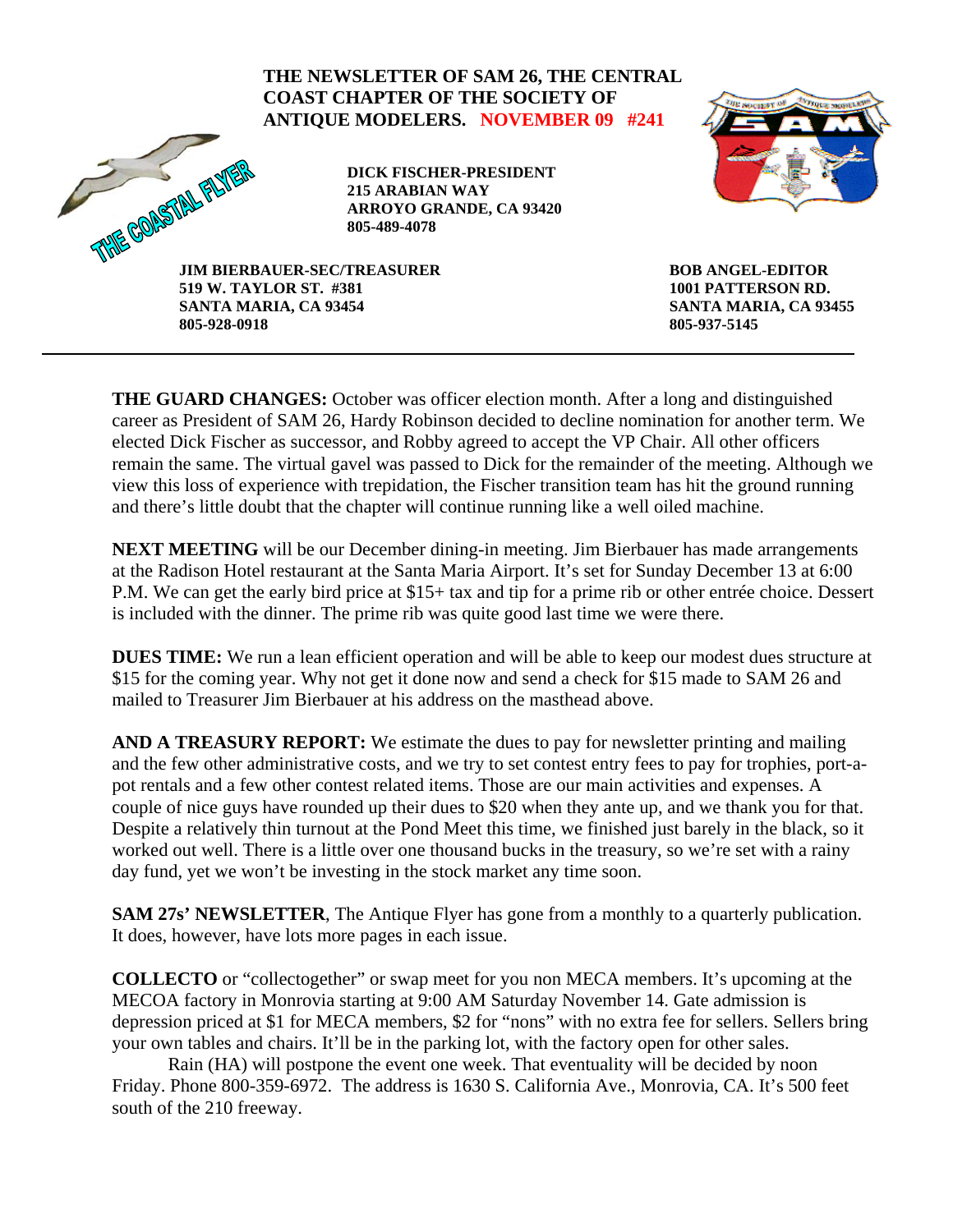

**FLIGHTLINE ACTION** at SAM 26s' 34<sup>th</sup> annual John Pond Commemorative: Phillip Stephens points out to Rick Holman the best way to shade ones eyes from the sun with a transmitter. And Don Bishop launches Dale Towers' Speed 400 electric Bomber while Bob Holman relaxes in one of his "All American" chairs. This and several other photos are courtesy of Ned Nevels. It was a relaxed pace event, so Ned got in a little more flying than usual, along with his photography.

**THE WEATHER** was some of Tafts' finest. Temperatures were warm and mild, with just enough light breeze to establish a takeoff and landing direction. There were few if any motorcyclists or four wheelers stirring up dust, so the only dust was what we kicked up ourselves, whenever we pointed our prop blast off the nailed down carpets.

Taft enjoys some of the worlds' best flying weather as it sits in a unique little black hole, climate wise. Taft gets bypassed by wind, rain, earthquakes, wildfires, and smog. They don't even get eclipses and space aliens have never landed there.

**ATTENDANCE** was down a little as our contest followed the SAM 27 meet and then the SAM Champs. Although written excuses were not required of non-attendees, some did forward them via Email. Unfortunately a few were on sick leave, including Hardy Robinson and Dave Lewis, each of whom had some serious surgery, and are recovering surely but slowly. Jim Bierbauer was also ailing a little as was one of our new members Bill Squire, who'd wanted to attend.

 But it seems as if everyone relaxes a little at a smaller contest and there's somehow more time to socialize. That's not too logical, because the flying and timing takes the same amount of time for each person, but it does "seem" that way.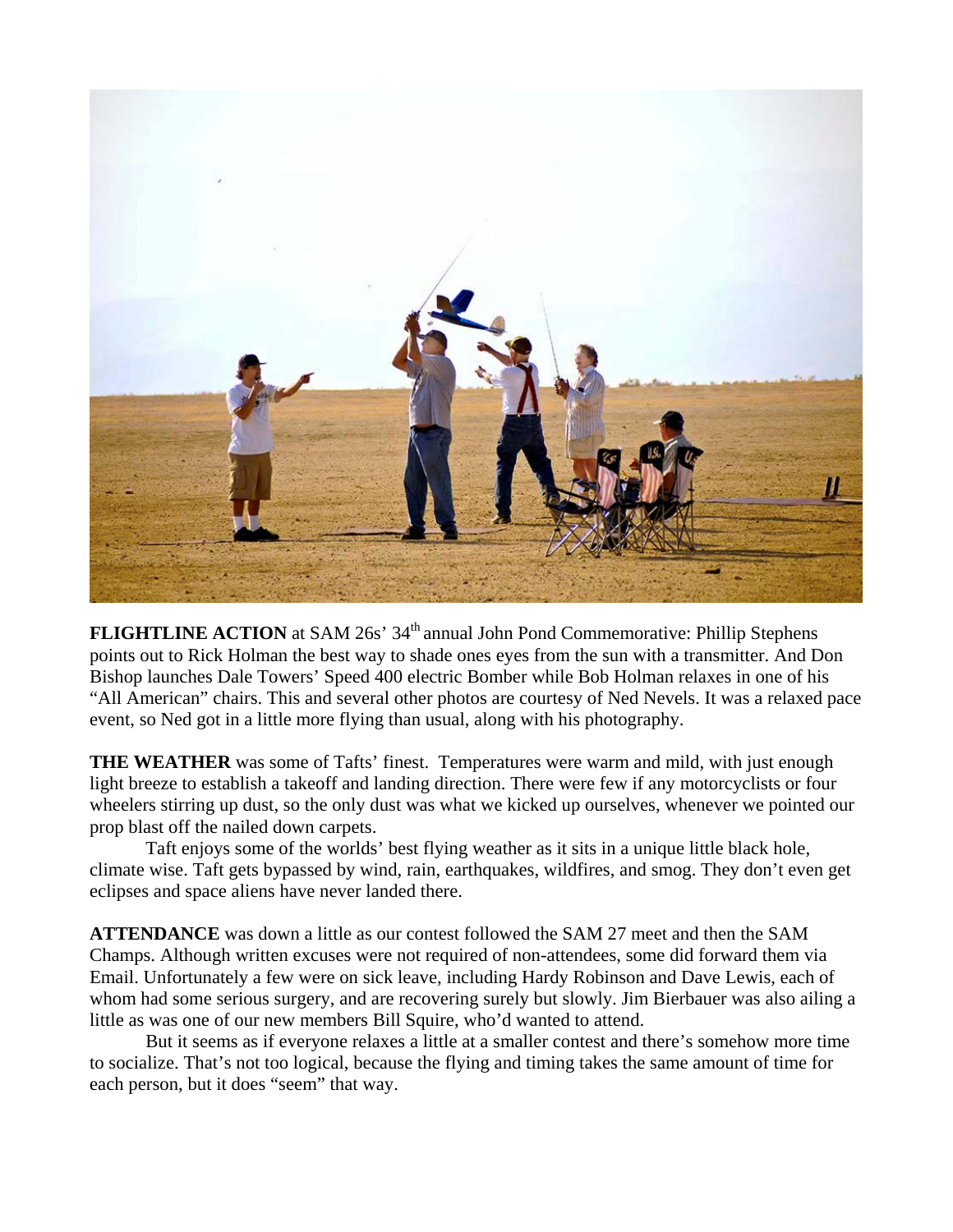

**DON BISHOP** is either: (A) Demonstrating that you can do a roll with a Bomber, or (B) Is busy straightening out his climb as the engine is running stronger that expected, or (C) Is celebrating a max flight on his way to a landing.

**WE HAD SOME YOUNGSTERS** flying once more. We define youngsters as anyone under 30. **Mike Warner** is coached by his dad Dave, but they often compete with each other in the same event, with Mike occasionally coming out ahead. And **Phillip Stephens** is learning quickly under the tutelage of Rick Holman and achieved what may have been his first win this time.

**THE GRAND FINALE** was Sundays' Antique flyoff between Rick Holman, Phillip Stephens, Dave Warner and Ed Hamler. All four got away early in the 5 minute start window. But Phillips' engine flamed out at low altitude. Since we allow re-starts as long as the 5 minute window is open, he landed, re-fueled and took off again with a slightly richer needle setting. Another low level flameout! There was still a couple minutes left on the 5 minute clock, so some coached him to land and try it again.

Phillip recognized that little would change if he restarted again, so he said he was giving it up and would land. He was at what we call "hero level" at maybe 80 feet or less; where if you catch a thermal and go up from there, we declare you to be a hero. We pointed that out to Phillip and encouraged him, and darned if he didn't catch lift and circle on up for a 10+ minute flight. Dave Warner was first to land, but Holman and Hamler were able to reach Phillips' thermal and make use of it. Rick and Ed rode the thermal to extreme heights while Phillip was the second one down, even though we'd been rooting for him as the under dog. Ed Hamler did too well with the thermal as his ship got so high he lost sight of it and it went down off field for no score. A search party later found his Airborn unharmed beyond the far prison fence. So Rick won the flyoff, but Phillip moved from a probable fourth to second place after catching that "hero" thermal.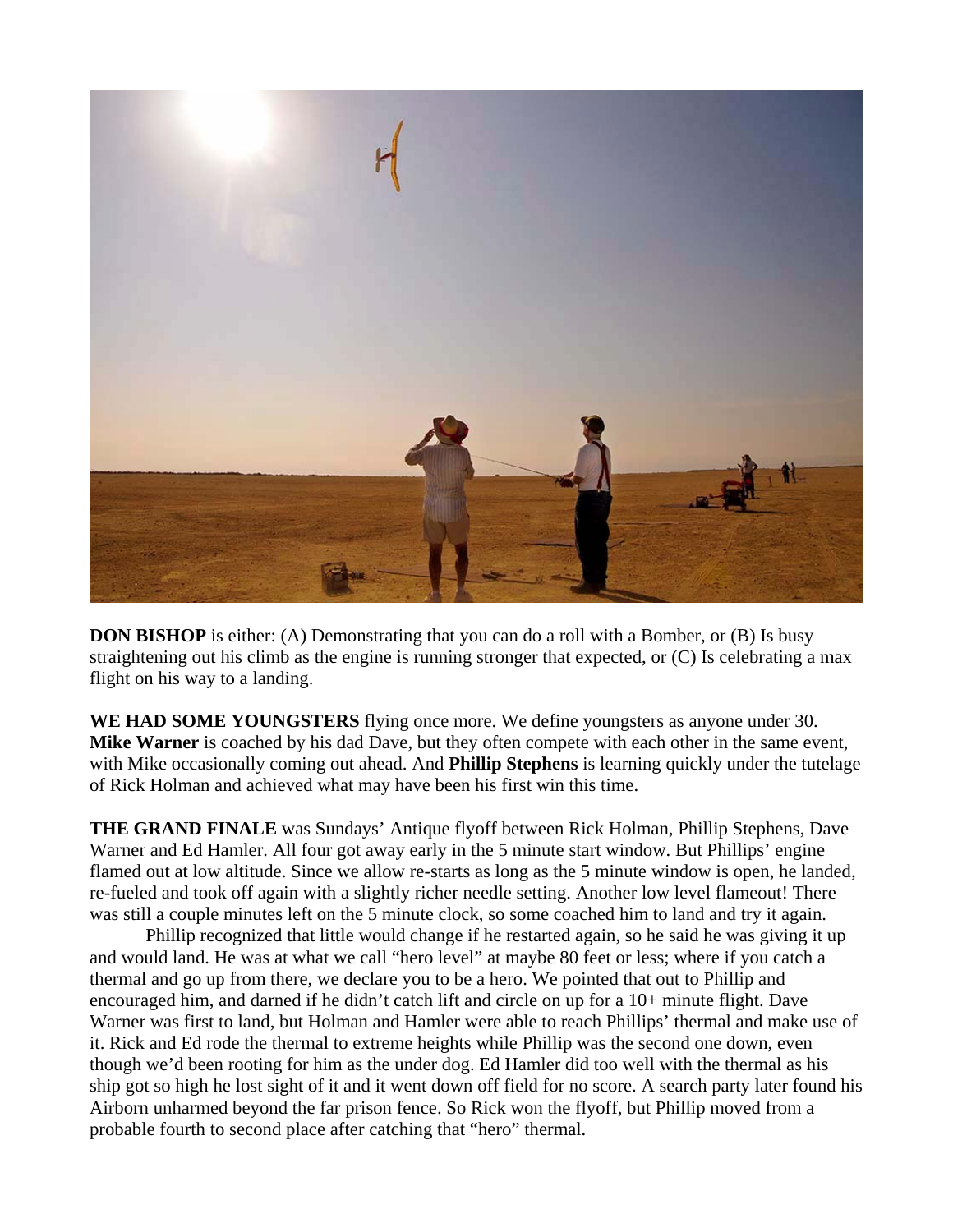#### **RESULTS-JOHN POND COMMEMORATIVE OT/RC CONTEST -XXXIV SATURDAY OCTOBER 24, 2009 SHOWN FIRST**

| <b>EVENT</b>            | <b>SHIP</b>       | <b>SIZE</b>    | <b>ENGINE</b>              | 1         | $\mathbf{2}$ | $\mathbf{3}$ | 4    | <b>TOTAL</b> |
|-------------------------|-------------------|----------------|----------------------------|-----------|--------------|--------------|------|--------------|
| <b>A IGNITION</b>       |                   |                |                            |           |              |              |      |              |
| 1. Ned Nevels           | Playboy Jr.       | 358            | Elfin                      | 3:07      | 2:52         | 3:56         | 3:39 | 7:35         |
| 2. Ed Hamler            | Airborn           | 490            | OT 19                      | 7:00      | 0:05         |              |      | 7:05         |
| 3. Dave Warner          | Airborn           | 490            | $\tilde{?}$                | 2:07      | 1:52         | 1:46         | 1:39 | 3:59         |
| <b>B GLOW</b>           |                   |                |                            |           |              |              |      |              |
| 1. Dave Warner          | <b>Bomber</b>     | 650            | $\gamma$                   | 8:00      | 8:00         |              |      | 3:31 FO      |
| 2. Rick Holman          | <b>Stardust</b>   | $\overline{?}$ | NovaRossi 21               | 8:00      | 8:00         |              |      | 2:18 FO      |
| 3. Ralph Cooke          | Mercury           | 815            | <b>Fox 29</b>              | 3:52      | 4:50         | 5:48         | 2:41 | 11:38        |
| 4. Bob Angel            | <b>Stardust</b>   | 660            | Torp 29 X flow             | 4:17      |              |              |      | 4:17         |
| 5. Don Bishop           | <b>Bomber</b>     | 1206           | K&B 4.9                    | 0:37      |              |              |      | O:37         |
| <b>C IGNITION</b>       |                   |                |                            |           |              |              |      |              |
| 1. Ed Hamler            | Airborn           | 810            | Spitfire                   | 9:00      | 9:00         |              |      | 7:50 FO      |
| 2. Don Bishop           | <b>Bomber</b>     | 1160           | McCoy 60                   | 9:00      | 7:38         | 9:00         |      | 5:58 FO      |
| 3. Dick Fischer         | <b>Bomber</b>     | 1206           | McCoy 60                   | 9:00      | 9:00         |              |      | 5:45 FO      |
| 4. Phillip Stephens     | <b>Bomber</b>     | 1260           | Bartelt Mac 60             | 7:38      | 9:00         |              |      | 16:38        |
| 5.Bob Meyering          | <b>Bomber</b>     | 1260           | McCoy 60                   | 8:54      | 7:00         | 3:56         |      | 15:54        |
| 6. Steve Remington      | Playboy           | 400            | <b>O&amp;R 60 SP</b>       | 9:00      | 3:44         |              |      | 12:44        |
| 7. Jim Elliott          | Clipper II        | 678            | Super Cyke                 | 5:50      | 4:40         | 3:07         |      | 10:30        |
| 8. Rick Holman          | <b>Bomber</b>     | 1206           | McCoy 60                   | 3:40      | 5:12         | 3:50         | 5:10 | 10:22        |
| 9. Dave Warner          | Airborn           | 490            | ?                          | 1:36      |              |              |      | 1:36         |
| <b>TEXACO</b>           |                   |                |                            |           |              |              |      |              |
| 1. Dick Fischer         | Flamingo          | 1160           | <b>Super Cyke</b>          | 17:19     | 17:51        |              |      | 17:51        |
| 2.Ed Hamler             | Airborn           | 810            | Spitfire                   | 10:51     |              |              |      | 10:51        |
| 3. Mike Warner          | $RC-1$            | 1010           | $\boldsymbol{\mathcal{C}}$ | 7:38      | 10:20        |              |      | 10:20        |
| 4. Dave Warner          | <b>Bomber</b>     | 658            | $\overline{?}$             | 8:10      | 9:19         |              |      | 9:19         |
| <b>E TEXACO</b>         |                   |                |                            |           |              |              |      |              |
| 1. Dave Warner          | Playboy           | 570            | E                          | 15:48     |              |              |      | 15:48        |
| 2. Wes Funk             | P'boy Cabin       | 541            | Speed 400                  | 12:21     | 11:15        |              |      | 12:21        |
| 3. Mike Warner          | <b>Buzzard Bm</b> | $\overline{?}$ | E                          | 11:26     | 12:16        |              |      | 12:16        |
| 4. Dale Tower           | <b>Bomber</b>     | 1470           | $\overline{E}$             | 10:21     |              |              |      | 10:21        |
| <b>O&amp;R SIDEPORT</b> |                   |                |                            |           |              |              |      |              |
| 1. Rick Holman          | $RC-1$            | 1010           | <b>O&amp;R 60 SP</b>       | 7:00      | 6:35         | 7:00         |      | 14:00        |
| 2. Bob Angel            | Clipper MK I      | 678            | <b>O&amp;R 60 SP</b>       | 7:00      | 4:39         |              |      | 11:39        |
| <b>O.T. GLIDER</b>      |                   |                |                            |           |              |              |      |              |
| 1. Bob Angel            | Waif              |                | Hi-Start                   | 4:18      | 6:17         | 1:27         |      | 12:02        |
| 2. Dave Warner          | Olympic 100       |                | Hi-Start                   | 1:32      | 2:52         | 4:06         |      | 7:30         |
| 3. Phillip Stephens     | Windfree          |                | Hi-Start                   | 2:00      | 3:15         | 1:32         |      | 6:47         |
| 4. Bob Meyering         | Goldberg ?        |                | Hi-Start                   | 3:55      | 0:57         | 1:26         |      | 6:18         |
| 5. Mike Warner          | Wanderer          |                | Hi-Start                   | 1:52      | 1:29         | 2:33         |      | 5:54         |
| <b>SOS ELECTRIC</b>     |                   |                |                            |           |              |              |      |              |
| 1. Dale Tower           | Heller            |                | E                          | $\pmb{0}$ | (att.)       |              |      | $\pmb{0}$    |
| <b>SPEED 400</b>        |                   |                |                            |           |              |              |      |              |
| 1. Dale Tower           | <b>Bomber</b>     | 288            | S 400                      | 9:58      | 10:39        | $\mathbf 0$  |      | 20:37        |
| 2. Ned Nevels           | Airborn           | 292            | S 400                      | 12:03     | 6:18         | 4:23         |      | 18:21        |
| 3. Dave Warner          | Ms America        | 310            | S 400                      | 5:09      | 6:42         |              |      | 11:51        |
| 4. Bob Meyering         | Bomber            | $\tilde{?}$    | S 400                      | 4:52      |              |              |      | 4:52         |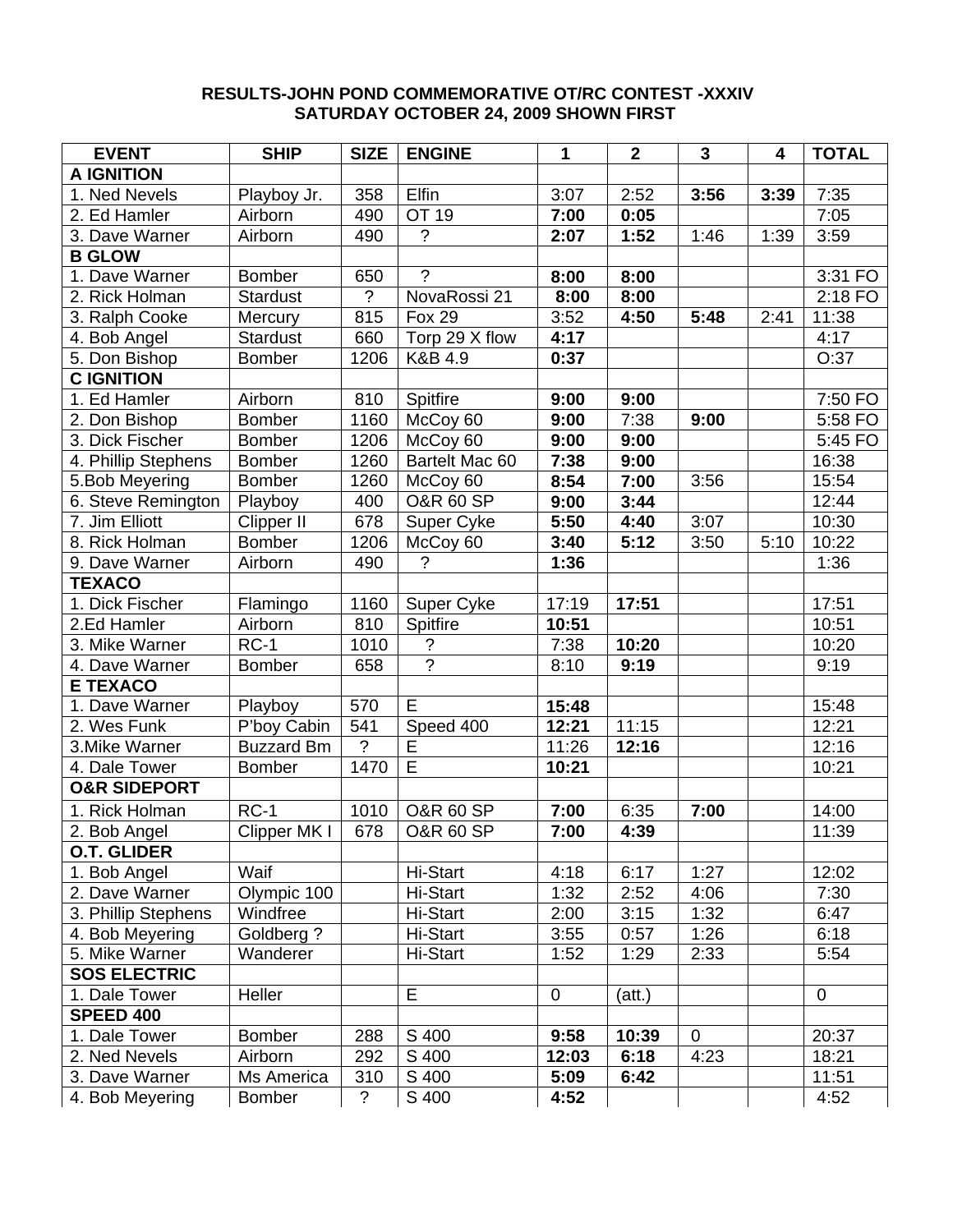#### **SUNDAY'S EVENTS –POND COMMEMORATIVE 2009**

| <b>EVENT</b>         | <b>SHIP</b>      | <b>SIZE</b>      | <b>ENGINE</b>           | 1     | $\overline{\mathbf{2}}$ | $\overline{\mathbf{3}}$ | 4    | <b>TOTAL</b>      |
|----------------------|------------------|------------------|-------------------------|-------|-------------------------|-------------------------|------|-------------------|
| <b>A GLOW LER</b>    |                  |                  |                         |       |                         |                         |      |                   |
| 1. Rick Holman       | <b>Stardust</b>  | 460              | NovaRossi 15            | 7:00  | 7:00                    |                         |      | 3:41 FO           |
| 2. Dave Warner       | <b>Bomber</b>    | $\overline{2}$   | ? .19                   | 4:19  | 7:00                    | 7:00                    |      | 3:12 FO           |
| 3. Mike Warner       | $RC-1$           | $\overline{?}$   | $\overline{?}$          | 7:00  | 4:37                    | 2:21                    | 3:30 | 11:37             |
| 4. Ralph Cooke       | Airborn          | 490              | Veco 19                 | 7:00  | Ov'run                  |                         |      | $\overline{7:}00$ |
| <b>B IGNITION</b>    |                  |                  |                         |       |                         |                         |      |                   |
| 1. Rick Holman       | Bomber.          | $\overline{?}$   | McCoy 29                | 4:00  | 8:00                    | 8:00                    |      | 16:00             |
| 2.Ed Hamler          | Playboy          | 510              | Torp 29                 | 0:50  | 0:25                    | 8:00                    | 7:21 | 15:21             |
| 3. Don Bishop        | <b>Bomber</b>    | 670              | McCoy 29                | 8:00  | 6:01                    | 7:09                    |      | 15:09             |
| 4. Dave Warner       | Airborn          | $\overline{?}$   | $\overline{?}$          | 3:25  | 1:25                    | 2:05                    | 2:15 | 5:40              |
| <b>C GLOW</b>        |                  |                  |                         |       |                         |                         |      |                   |
| 1. Rick Holman       | <b>Bomber</b>    | $\overline{?}$   | Jett 40                 | 5:17  | 9:00                    | 9:00                    |      | 18:00             |
| 2. Ned Nevels        | Playboy          | 880              | <b>K&amp;B 35</b>       | 3:48  | 4:36                    | 9:00                    |      | 13:36             |
| 3. Ralph Cooke       | Sup Quaker       | 817              | Fox 36 c'mbat           | 8:02  | 3:15                    |                         |      | 11:17             |
| <b>ANTIQUE</b>       |                  |                  |                         |       |                         |                         |      |                   |
| 1. Rick Holman       | Bomber           | 1260             | McCoy 60                | 9:19  | 10:00                   | 10:00                   |      | 19:23FO           |
| 2. Phillip Stephens  | <b>Bomber</b>    | 1260             | McCoy 60                | 10:00 | 10:00                   |                         |      | 10:24FO           |
| 3. Dave Warner       | Bomber           | ?                | $\overline{?}$          | 10:00 | 2:56                    | 10:00                   |      | 5:26FO            |
| 4. Ed Hamler         | Airborn          | 810              | Spitfire                | 10:00 | 10:00                   |                         |      | LOF FO            |
| 5. Bob Meyering      | <b>Bomber</b>    | 1260             | McCoy 60                | 10:00 |                         |                         |      | 10:00             |
| 6. Mike Warner       | $RC-1$           | 1010             | $\overline{?}$          | 2:44  | 4:27                    | $\mathbf 0$             | 2:56 | 7:23              |
| <b>1/2A TEXACO</b>   |                  |                  |                         |       |                         |                         |      |                   |
| 1. Phillip Stephens  | <b>Bomber</b>    | $\gamma$         | Cox                     | 11:22 | 6:19                    | 15:00                   |      | 26:22             |
| 2. Ed Hamler         | Airborn          | 292              | Cox                     | 15:00 | 6:13                    |                         |      | 21:13             |
| 3. Bob Meyering      | ?                | $\overline{?}$   | Cox                     | 0:05  | 5:00                    | 8:39                    |      | 13:39             |
| 1/2A SCALE           |                  |                  |                         |       |                         |                         |      |                   |
| 1. Dick Fischer      | Taylorcraft      | 350              | Cox                     | 6:44  | 4:33                    | 6:12                    |      | 12;56             |
| <b>Elect. LMR</b>    |                  |                  |                         |       |                         |                         |      |                   |
| 1. Dave Warner       | Playboy          | $\boldsymbol{?}$ | $\overline{\mathsf{E}}$ | 10:00 | 7:06                    |                         |      | 17:06             |
| 2. Mike Warner       | <b>Buzzard B</b> | $\overline{?}$   | $\overline{\mathsf{E}}$ | 4:06  | 6:16                    | 4:36                    |      | 10:52             |
| <b>BROWN JR. LER</b> |                  |                  |                         |       |                         |                         |      |                   |
| 1. Bob Angel         | Kloud Q'n        | 830              | <b>Brown D</b>          | 13:07 | 5:32                    | 21:27                   |      | 21:27             |
| 2. Rick Holman       | Folly            | $\gamma$         | <b>Brown</b>            | 0:33  | 6:07                    | 12:06                   |      | 12:06             |
| 3. Dick Fischer      | Flamingo         | 1160             | <b>Brown</b>            | 2:57  | 0:16                    | 3:22                    |      | 3:22              |

**Rick Holman** repeated last years' win of the John Pond Perpetual Sweepstakes trophy with 19 points, followed by Dave Warner with 16, and Ed Hamler with 11. **Dick Fischer** won the Pond perpetual Texaco trophy with his always interesting pink Flamingo. Event winners took home more of those useful Holman trophy mugs with the individual events permanently fired into them.

We thank Don Bishop for his services as chief registrar and for helping keep score. Also thanks to Dick Fischer and Steve Remington who helped with duties "under the tent". Hardy Robinson and Jim Bierbauer who are usually on hand to help out were both on sick leave this time. Take it easy and recoup quickly, guys.

Bob Angel, Contest Director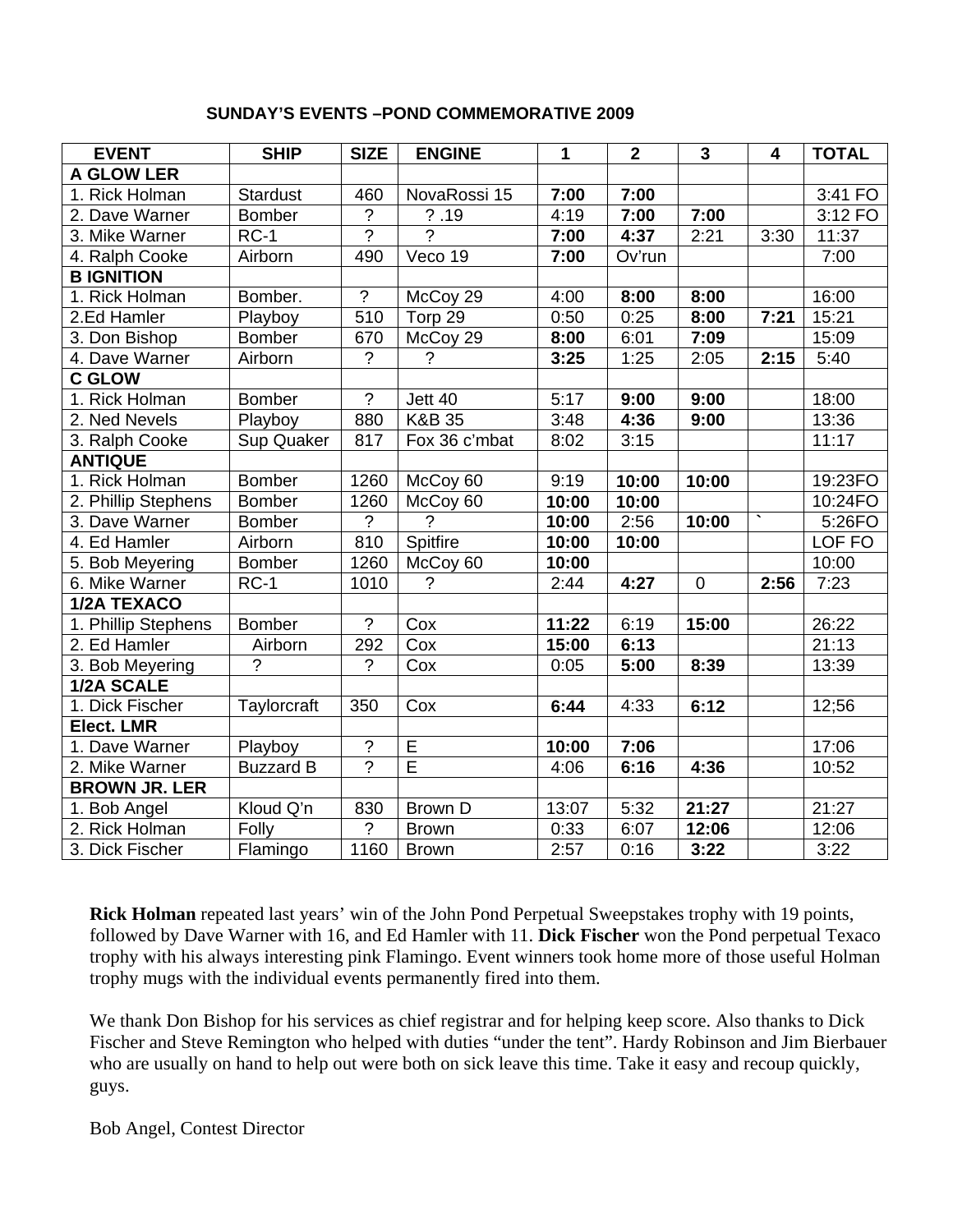**PLAYBOY JR FOR 1/2A TEXACO:** An Email exchange with our member James Lollar resulted in him deciding to convert an O&R 23 powered playboy Junior into a 1/2A Texaco ship. I promised to share some tips on doing this. We might as well do it publicly.

 I've flown this combination for years in 1/2A Texaco with reasonable success. But the ship is bigger and therefore heavier than the average 1/2A ship and requires a different flying regime. Most guys use a small light ship of around 288 Sq. Inches, and use a 7 to 8" diameter prop with fairly high pitch. This slows the engine to allow a longer run time. With luck, some get a run of about 5 to 6 minutes, (though most get 3-1/2 to 4 minutes) which goes a long way toward that 15 minute max.

 Ideally, you'd like to have the ship reach an altitude near the limit of your eyesight at the end of the engine run. But for a smaller ship that ideal altitude is lower than for a larger ship. And the same thing applies if you catch a good thermal. You'll have to start spinning down sooner with the small ship to keep it in sight.

 The standard playboy Jr. has a 54" wingspan and about 354 Sq. inches of area. At 8 oz. per square foot that makes the required minimum weight 19.7 ounces. After more than 20 years and a few repairs, mine weighs over 21 ounces. But a little 288 sq. inch ship only needs 16 ounces minimum which, however, is hard to achieve for many builders.

 You need extra power to get the larger ship to altitude. I get that power by using 15% nitro fuel and a 6X3 Cox gray plastic prop. With this combination I consider 14,000 RPM as a minimum for a properly performing engine. This lets the ship climb noticeably faster than the slow running engines in the lighter ships. That higher RPM also increases the intake velocity, which makes fuel draw better for a more reliable run. The drawback is that I only get a 2-1/2 to 3 minute engine run. But during that run I get good altitude and then have a larger, more efficient ship that's easier to see.

 You'll see a lot of small ships with their slow running engines barely climbing. Assuming a five minute run they'll still have to find 10 more minutes to max. With a stronger three minute run, the 12 minutes needed to max is often easier to achieve. Let's say the slow runners are using 95% of their power just hanging in the air and 5% for climb. Why not increase power to raise that to 10% climb?

 One last tip: During construction keep in mind that the ship will be trying its best to come out tail heavy. Do your best to keep the tail feathers light. I built the firewall and cheek cowls according to plan. But I came forward and put in a second 1/8" firewall inside the cheek cowls. I was able to fit the receiver and battery pack in that space between the firewalls which are just over 1-1/2" apart. That not only helped balance, but put the prop position about the same place as that of the O&R 23 shown on the plan. RLA



Here's that 20+ year old playboy. (The model not your editor). It has an estimated 1,000 plus flights on it, and is ready for retirement after a hard landing at the SAM Champs. I'd started a new fuselage over a year ago, so maybe I'll complete that instead of adding more glue to this one.

This is my third in a series of Playboy Jr. 1/2A Texaco ships and the only ship I've flown in the event. The #2 ship was the only model I've ever lost completely when a thermal sucked it up out of sight faster than I could spin down.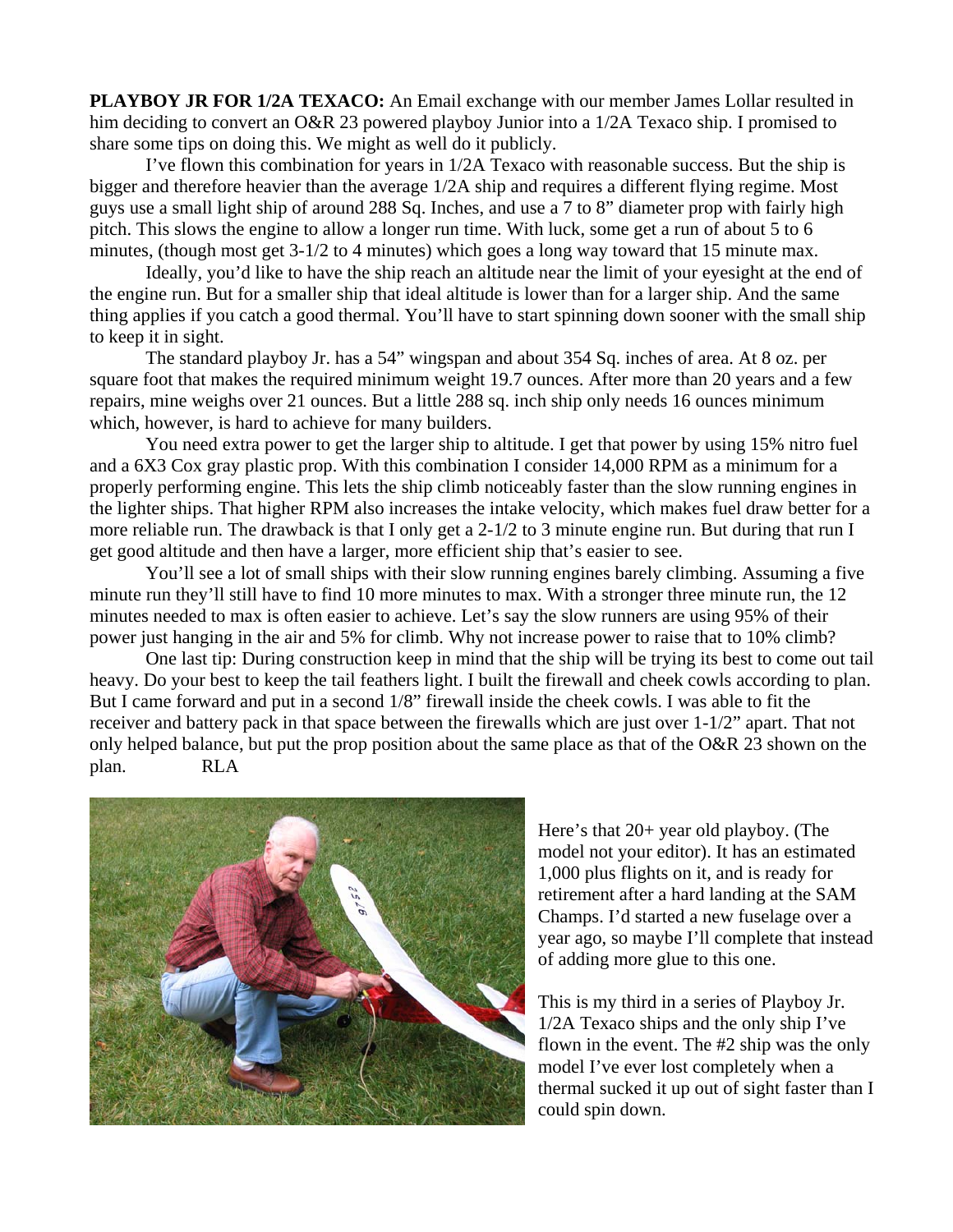

# 2009 Jimmie Allen Championship Contest

Gentlemen, here are the results of the 2009 Jimmie Allen Contest. Thank you for your participation. Our hearty congratulations to this year's winners-The Flying Aces Club Cactus Squadron of Mesa, Arizona. They have also won the task of running the 2010 contest. We look forward to competing with you again next year. This is a very enjoyable event and we ask you to promote it to your fellow clubs. Regards, Jerry Rocha, CD.

### **Cactus Squadron (FAC), Mesa, AZ**

| <b>Place</b><br>1       | <b>Contest Director</b><br>Joe McGuire<br>6001 E. Southern Ave., #72<br>Mesa, AZ 85206     | Contestant<br>Joe McGuire<br><b>Neal Hudson</b><br>Jim Seamster                | <b>Design Flown</b><br><b>BA Cabin</b><br><b>BA Parasol</b><br><b>BA Cabin</b><br>Team Total | 3 Flight Total<br>358<br>340<br>311<br>1,009      |
|-------------------------|--------------------------------------------------------------------------------------------|--------------------------------------------------------------------------------|----------------------------------------------------------------------------------------------|---------------------------------------------------|
|                         |                                                                                            | SAM 27, Napa, CA                                                               |                                                                                              |                                                   |
| Place<br>$\overline{c}$ | <b>Contest Director</b><br>Jerry Rocha<br>3583 Ruston Lane<br>Napa, CA 94558               | <b>Contestant</b><br><b>Ed Solenberger</b><br>Jerry Rocha<br>John Pratt        | <b>Design Flown</b><br><b>Skokie</b><br><b>Skokie</b><br><b>Skokie</b><br><b>Team Total</b>  | 3 Flight Total<br>334<br>327<br>321<br>982        |
|                         |                                                                                            | <b>NX 211</b>                                                                  |                                                                                              |                                                   |
| Place<br>3              | <b>Contest Director</b><br>Albert C. Zimmer<br>14 Parrot Drive<br>Highland, Il 62249       | <b>Contestant</b><br>Earl Brockmeier<br>Sid Harden<br>A. C. Zimmer             | Design Flown<br>Skokie<br><b>Skokie</b><br><b>Skokie</b><br>Team Total                       | 3 Flight Total<br>277<br>202<br>140<br>619        |
|                         |                                                                                            | The Thermaleers, St. Louis, MO                                                 |                                                                                              |                                                   |
| Place<br>4              | <b>Contest Director</b><br><b>Robert Klipp</b><br>10115 Newbold Dr.<br>St. Louis, MO 63137 | Contestant<br>Hal Schwan<br>Al Zimmer<br>Earl Brockmeier                       | <b>Design Flown</b><br><b>Sky Raider</b><br><b>Skokie</b><br>Skokie<br>Team Total            | <b>3 Flight Total</b><br>236<br>110<br>224<br>570 |
|                         |                                                                                            | <b>Old Time Eagles, Airmont, NY</b>                                            |                                                                                              |                                                   |
| Place<br>5              | <b>Contest Director</b><br><b>Richard Eimert</b><br>8 Overbrook Dr.<br>Airmont, NY 10952   | Contestant<br><b>Bob McCloskey</b><br><b>Richard Eimert</b><br>Dominic Algieri | <b>Design Flown</b><br><b>BA Cabin</b><br><b>BA Cabin</b><br><b>BA Cabin</b><br>Team Total   | 3 Flight Total<br>194<br>181<br>175<br>550        |
|                         |                                                                                            | SAM 26, Santa Maria, CA                                                        |                                                                                              |                                                   |
| <b>Place</b><br>6.      | <b>Contest Director</b><br>Hardy Robinson.                                                 | <b>Contestant</b><br>James Rierhauer.                                          | <b>Design Flown</b><br>R∆ Cahin.                                                             | 3 Flight Total<br>175.                            |

| часе | <b>Contest Director</b> | Contestant      | <b>Design Flown</b> | 3 F‼gnt i ota |
|------|-------------------------|-----------------|---------------------|---------------|
| -6   | Hardy Robinson          | James Bierbauer | <b>BA Cabin</b>     | 175           |
|      | 1456 W. Trimera Ave.    | Jim Elliott     | <b>BA Cabin</b>     | 162           |
|      | Santa Maria, CA 93458   | Hardy Robinson  | <b>BA Cabin</b>     | 181           |
|      |                         |                 | <b>Team Total</b>   | 518           |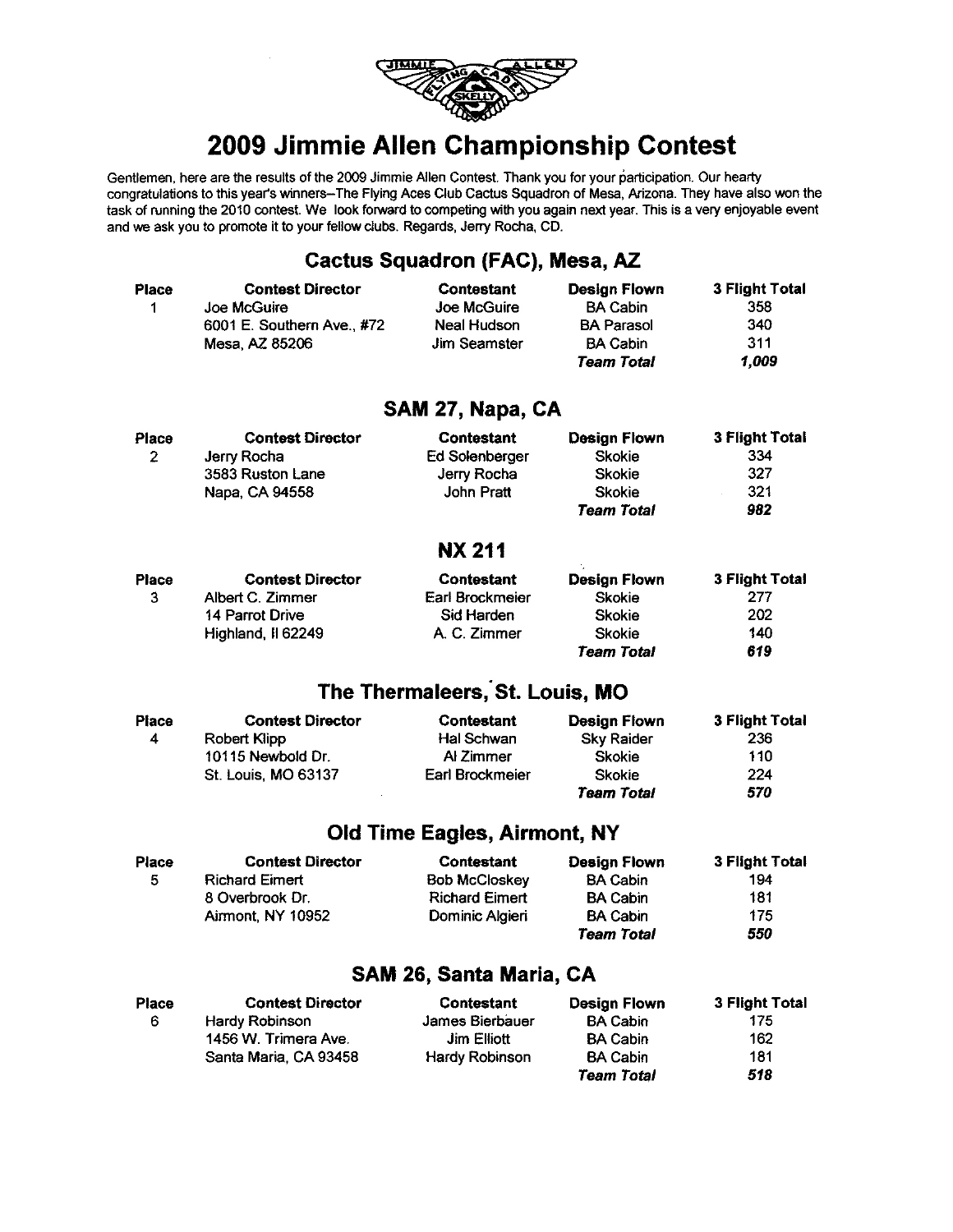2009 INTERNATIONAL ½A TEXACO POSTAL CHALLENGE RESULTS

|                            | SAM 84 VINTAGENTS QUEENSLAND, AUSTRALIA CD GREG MARTIN |                    |             |
|----------------------------|--------------------------------------------------------|--------------------|-------------|
| GREG MARTIN KERSWAP        |                                                        | 845<br>900<br>1745 |             |
| MICK WALSH KERSWAP         |                                                        | 737<br>900<br>1637 |             |
| PETER DOOLAN ATOMIZER      |                                                        | 668<br>900<br>1568 | 4950        |
|                            | SAM 600 VICTORIA, AUSTRALIA CD BARRY BARTON            |                    |             |
| ROBERT TAYLOR              | STARDUST SHORT                                         | 900<br>900<br>1800 |             |
| KEVIN FRYER                | <b>STARDUST LONG</b>                                   | 771<br>798<br>1569 |             |
| <b>MAX HEAP</b>            | <b>BOMBER</b>                                          | 900<br>533<br>1433 | 4802        |
|                            |                                                        |                    |             |
|                            | SAM 27 NOVATO, CALIFORNIA CD MIKE CLANCY               |                    |             |
| ED HAMLER AIRBORN          |                                                        | 865<br>649<br>1514 |             |
| DON BEKINS ANDERSON PYLON  |                                                        | 618<br>696<br>1314 |             |
| MIKE CLANCY PLAYBOY        |                                                        | 593<br>1292<br>699 | 4120        |
|                            | SAM 51 CARMICHAEL, CALIFORNIA CD BOB GRICE             |                    |             |
| <b>BILL BROWN</b>          | DALLAIRE                                               | 821<br>599<br>1420 |             |
| <b>BOB GRICE</b>           | DALLAIRE                                               | 900<br>343<br>1243 |             |
|                            |                                                        |                    |             |
| <b>MONTY PATE</b>          | <b>DALLAIRE</b>                                        | 510<br>528<br>1038 | 3701        |
|                            | SAM 2001 L'AQUILONE, ITALY CD SANTONI CURZIO           |                    |             |
|                            | LUSTRATI SILVANO KERSWAP                               | 625<br>678<br>1303 |             |
| GAZZEA G. LUIGI CONTEST    |                                                        | 613<br>1281<br>668 |             |
|                            | FONTANELI ANTONIO LANZO BOMBER                         | 326<br>1022<br>696 | 3606        |
|                            | SAM 9 LOUISIANA, NW CD PATRICK LeRAY                   |                    |             |
|                            |                                                        |                    |             |
| PATRICK LeRAY KERSWAP      |                                                        | 405<br>1305<br>900 |             |
| JOHN KENNEDY               | $MG-2$                                                 | 600<br>515<br>1115 |             |
| REED KALTENBACH KERSWAP    |                                                        | 1085<br>450<br>635 | 3505        |
|                            | SAM 30 LINCOLN, CALIFORNIA CD CECIL CUTBIRTH           |                    |             |
| <b>STAN LANE</b>           | ANDERSON PYLON 552 759                                 | 1311               |             |
| CECIL CUTBIRTH PLAYBOY SR. |                                                        | 555<br>512<br>1067 |             |
| FRANK WOMACK VALKYRIE      |                                                        | 1003<br>520<br>483 | 3381        |
|                            |                                                        |                    |             |
|                            | SAM 21 SAN JOSE, CALIFORNIA CD DAVE LEWIS              |                    |             |
| <b>JAKE CHICHILITTI</b>    | <b>BABY PLAYBOY</b>                                    | 771<br>1671<br>900 |             |
| <b>GARY LEOPOLD</b>        | <b>RAMBLER</b>                                         | 410<br>298<br>708  |             |
| <b>DAVE LEWIS</b>          | <b>ALERT</b>                                           | 620<br>230<br>390  | 2999        |
|                            | SAM 12 MAYS LANDING, NEW JERSEY CD ROY WILSON          |                    |             |
| <b>ROY WILSON</b>          | <b>DALLAIRE</b>                                        | 519<br>619<br>1138 |             |
| <b>MIKE SCHALL</b>         | <b>CORONET</b>                                         | 494<br>440<br>934  |             |
| <b>ED MILENSKI</b>         | <b>LANZO BOMBER</b>                                    | 639<br>344<br>295  | 2711        |
|                            |                                                        |                    |             |
|                            | SAM 26 SANTA MARIA, CALIFORNIA CD BOB ANGEL            |                    |             |
| <b>BOB ANGEL</b>           | PLAYBOY JR.                                            | 526<br>1101<br>575 |             |
| <b>JIM BIERBAUER</b>       | <b>BOMBER</b>                                          | 318<br>440<br>758  |             |
| HARDY ROBINSON             | PLAYBOY JR.                                            | 420<br>769<br>349  | 2628        |
|                            | SAM 60 JOHNSTOWN, PENNSYLVANIA CD SCOTT HOLSOPPLE      |                    |             |
| <b>CLIFF MAJERSIK</b>      | <b>LANZO BOMBER</b>                                    | 536<br>446         | 982         |
| <b>SCOTT HOLSOPPLE</b>     | <b>MG CABIN</b>                                        | 478<br>288         | 766         |
| <b>KEN REESEY</b>          | <b>LANZO BOMBER</b>                                    | 277<br>220         | 497<br>2245 |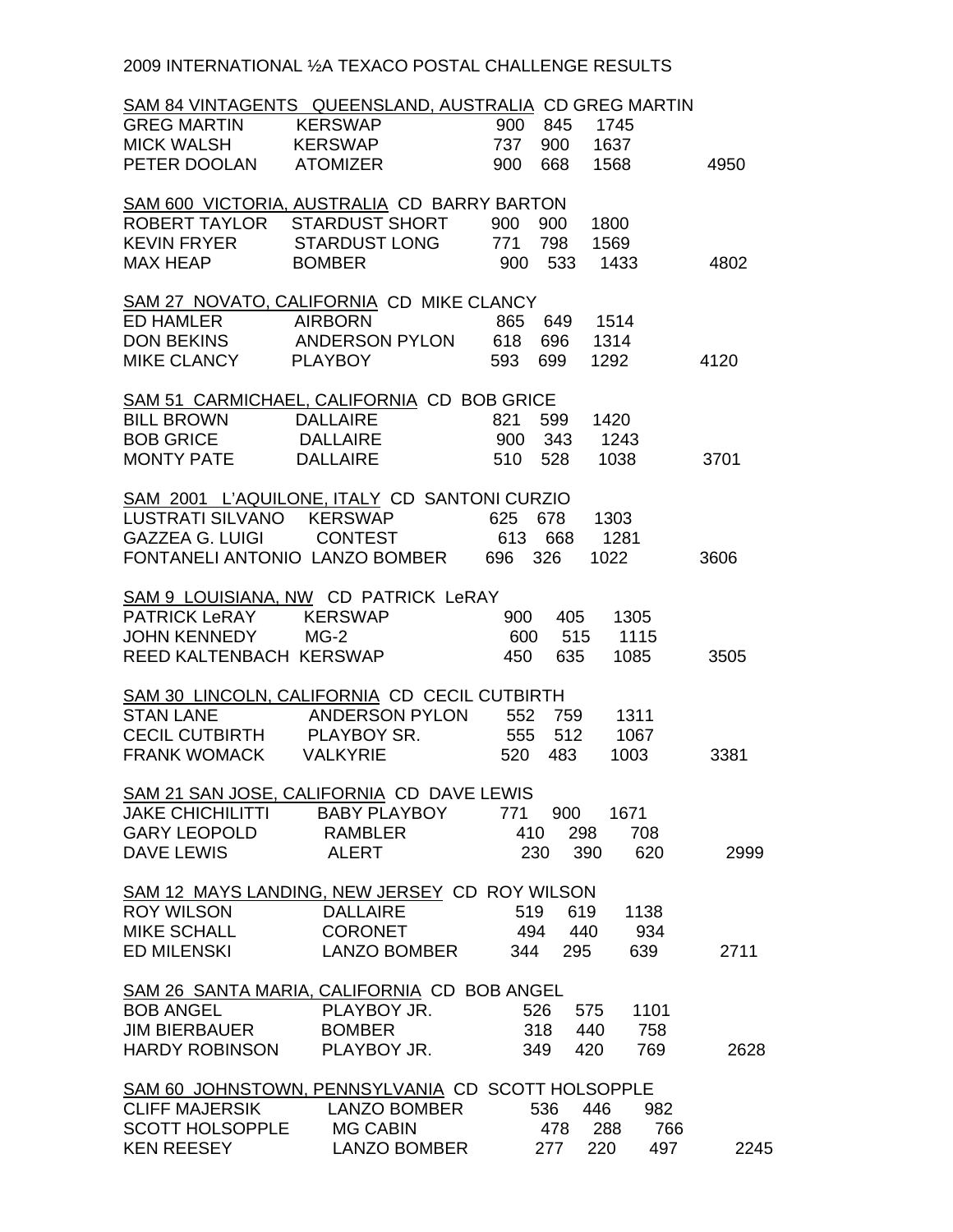Congratulations to SAM 84 of Queensland, Australia and all of our friends in Australia, Italy, and the USA for making this a great event. Have a wonderful year and be ready for the Postal Challenge hosted by SAM 84 next year. -- 2009 CD Bob Grice, SAM 51

**OUR CHAPTER** obviously didn't fare too well in either the Jimmy Allen or the 1/2A Texaco postal contests. So the next best thing we can do is offer some good excuses. The main one is that we have a small local group and ended up with just the minimum three fliers to comprise the crew in each case. I understand one of the winning crews fielded 7 fliers from which to pick the best three scores.

 Second, was luck of the draw on the weather. Although we had a very pleasant day, for the 1/2A event, there was little or no thermal activity. When you see buzzards walking to get home you know lift isn't great. Add to that the probability of at least one or more flameouts with the delicate little Cox engines and our odds of non-success multiply quickly.

 And for the Jimmy Allen event we saw only one thermal all day, but that one took Jim Elliott's' ship up and away, never to be seen again. So Jim couldn't complete his last flight. So let's look at the brighter side. For example: We finished sixth in the Jimmy Allen out of six teams. But there might have been 12 teams and we might have finished in twelfth place.

**GOOEY OLD CASTOR OIL.** In the good old days, I don't recall our engines getting all gummed up after using a castor oil based fuel. There are at least two possible reasons for that. First is the fact that we owned fewer engines, possibly as few as one. This meant that an engine got used so regularly that it didn't have a chance to gum up. Second is the nature of our brains that allows the semi-conscious side to recognize something that the conscious side ignores. Comedians capitalize on this regularly by stating obvious facts which we recognize readily after they've been pointed out.

**CASTOR & SLIDE RULES:** Some of you will remember the "Cadillac of slide rules" which was an all aluminum 12" model. I don't remember whether it was in the instructions, or was just local lore, but we always used to clean and lubricate the slides with castor oil bought in a small bottle from the drug store. That maintenance had to be done every couple of weeks if you wanted to be one of the fastest whizzes in the class. The smoothness of a fresh lube job allowed precise slide alignment. We only "sorta" recognized that the castor was not the ideal lubricant, but we had nothing better.

 Since slide rules have become a nostalgic collector's item, I dug out my old Pickett model 500 the other day. Loosening and lubricating it was very similar to refreshing an old frozen engine. It took a heat gun and partial disassembly to loosen the gummy castor. I re-lubed it with Dow Corning #33 silicone lube. That product was probably not readily available "back when". I'll be curious to check back in a couple months to see the result.

**BAKERS AA** castor used to be available on special order from many drug stores in gallon cans. It was labeled as "de-gummed". But it gummed up just the same. It reminds me of the shopper asking the store clerk exactly what "shrink resistant" means. The clerk answered. "It means the material will shrink, but it doesn't really want to".

 I believe Bakers AA is the same product Sig still sells. I'm not knocking castor as a lubricant as it's still one of the best, especially for our old engines. But for engine storage you can do much better by flushing out, or better yet running the engine on plain old 3:1 gas and oil. That's regular motor oil in SAE 70 viscosity, or often easier to find SAE 60.

 As proof of the above, many old engines that have not been turned over in 50 years or more will crank over just fine if they were last run on gas 'n oil. Polymerized castor oil, which is the kind that will mix with methanol as well as gasoline starts it's life as a much lighter viscosity product that regular Bakers or other brands. It would probably take longer to gum up in an engine, but I believe it would still do so in time.